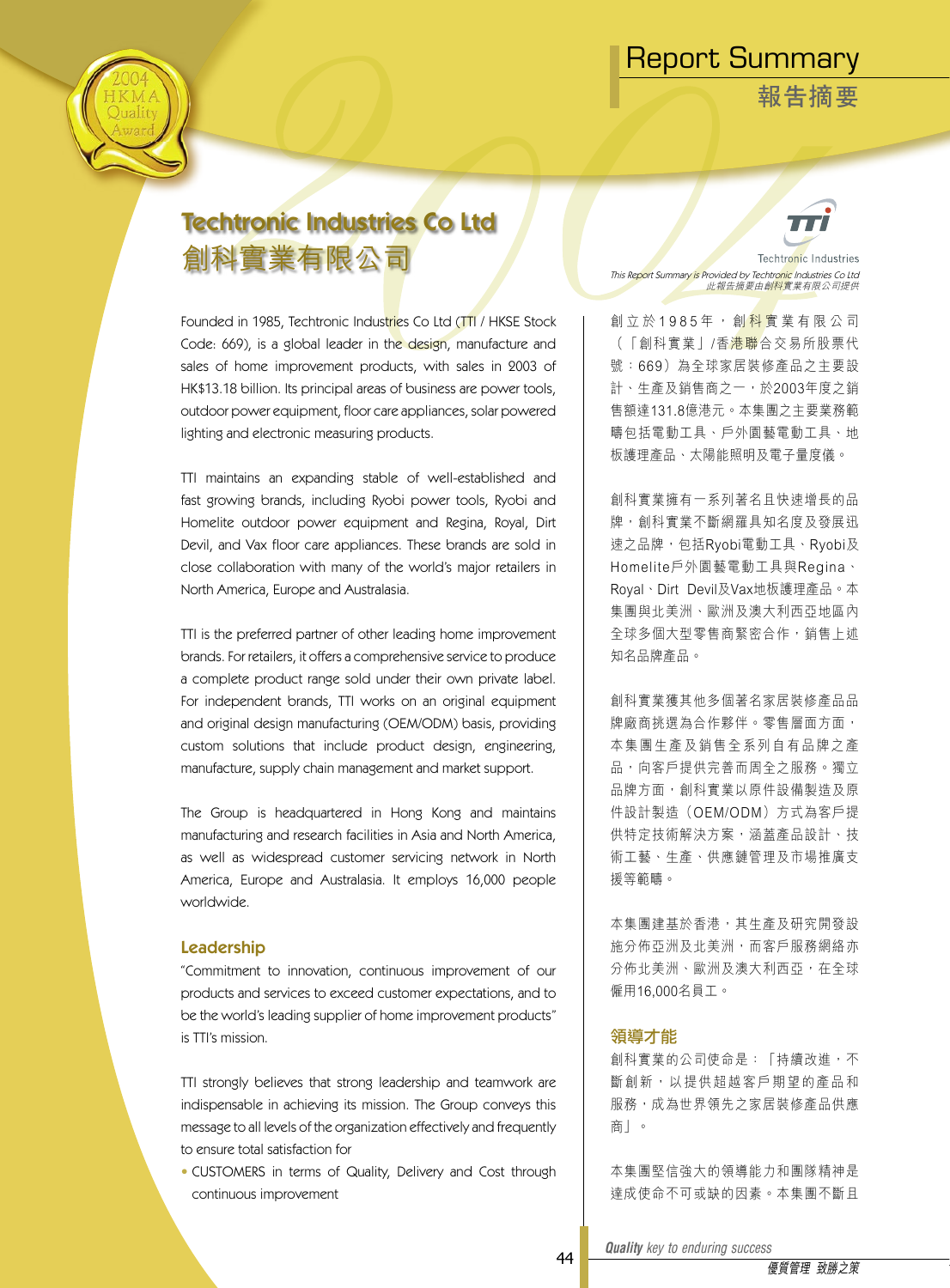**報告摘要**



• SHAREHOLDERS in terms of value creation and enhancements on returns on investment

Our senior leaders meet regularly to discuss and review the overall business strategy, operation progress and financial performance of the Group. TTI always strives to strengthen our corporate management, improve transparency and establish effective accountability mechanisms to ensure the company operates in a more orderly and efficient manner.

Key performance measures are regularly reviewed to ensure that the Group's objectives will be achieved. We track both qualitative and quantitative performance of the company. Key measurement focuses include financial, customer, human resources, and product innovation.

TTI cares for the well being of its employees and the communities it serves. Apart from educational subsidies and training programmes for employees, the Group also supports diverse charities through regular donations and Group participation in a variety of community events.

### Strategic Planning

TTI believes that an effective planning process should involve both "top-down" and "bottom-up" approaches. The Company's strategic plans factor in its various focuses including meeting customers' requirements, enhancing operational efficiency and generating greater returns for our shareholders.

In the planning process, we examine the company's situation, the industry environment, our assumptions about the future and our current required competencies to achieve the set objectives. Over the years, the Group has established its focused and longterm strategies, including

|                       | Global branding strategy – Strengthen our leading market |
|-----------------------|----------------------------------------------------------|
|                       | position                                                 |
| Sales strategy $-$    | Partnerships with volume retailers                       |
| Product development - | Local marketing and concept                              |
|                       | development                                              |
| Production $-$        | Leverage low cost supply base                            |

有效地向各級員工傳遞<mark>這使命,以求使客</mark> 戶和股東稱心滿意—

- 為客戶提供百分百滿意的優質產品、交 貨期及價格
- 為股東的投資創值及提升回報

本集團定期檢討其整體業務策略、運作進 度及財務表現,監察公司在質和量兩方面 的表現,以確保公司的運作更有條理和更 具效率及能夠達到所訂立之目標。

本集團關心僱員的個人發展,提供教育資 助及培訓計劃。此外,集團亦透過定期捐 款支持各類型的慈善組織,並參與多項社 區活動。

### 策略性規劃

創科實業相信有效的策劃過程應該採用 「 由 上 而 下 | 及 「 由 下 而 上 | 的 形 式 , 而其所關注的各個重點包括滿足客戶的需 求、提高營運效率以及為股東創建更高的 回報。

在策劃過程中,本集團研究公司的狀況、 行業環境、本集團對未來的假設,以及目 前所需的專業能力,以達到既定目標。多 年來,集團訂立了多項長遠及重點策略, 包括:

|        | 全球性品牌策略 — 加強本集團在市場的領 |
|--------|----------------------|
|        | 導地位                  |
| 營銷策略 — | 與大規模零售商建立夥           |
|        | 伴關係                  |
| 產品發展 — | 本地市場推廣及概念發           |
|        | 展                    |
| 生產 一   | 發揮低成本供應基地的           |
|        | 優勢                   |

為了有效推行上述的策略,本集團有效及

45

*Quality key to enduring success Quality key to enduring success*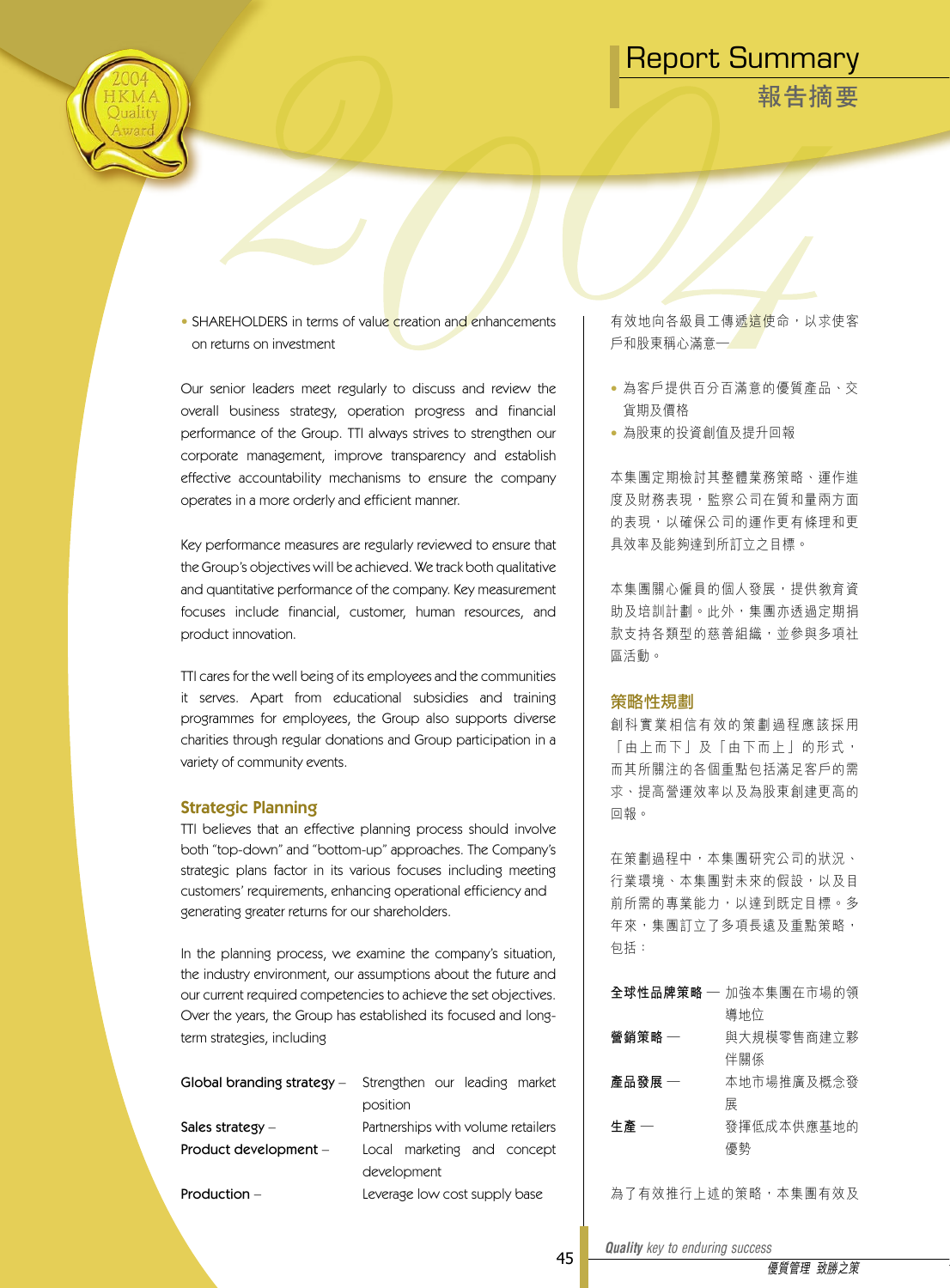**報告摘要**

To successfully implement the strategy, the strategic focuses are effectively and efficiently communicated to all levels of the organization. The Group's strategic focuses and objectives will be translated into divisional and departmental targets to ensure that every employee is able to contribute to its full implementation.

To ensure the alignment of management direction in the everchanging business environment, corporate objectives are formulated and updated with long-term and short-term strategic focuses at an annual strategy development workshop conducted by the senior team and selected managers.

### Customer and Market Focus

TTI's growth strategy is built around offering better value products to customers, a strategy that has enabled it to consistently outperform the overall industry. The Group is committed to the design and manufacture of innovative products both for its own brands and its contracted business.

TTI products are often lauded in consumer magazines as the "best buy" product. The ideal marriage of features, performance, quality and cost is hard to beat. To provide the best value for money, TTI uses different focus groups to gauge customer expectations. At the same time, to improve the quality of existing products, TTI collects data on product returns from consumers through retail sources. The results are used to formulate corrective action and the development of platforms for new designs.

### Measurement, Analysis, and Knowledge Management

To ensure effective implementation of our strategic plans and objectives, the Group reviews the organizational performance on regular basis. Given TTI's fast expansion, proper information management is important to enhance its organizational effectiveness.

TTI has implemented a performance evaluation and measurement system. This has yielded significant improvement to the company's financial performance. TTI measures those activities that are critical success factors and drives financial performance in order to

快 速 地 把 各 項 策 略 重 點 傳 達 至 公 司 各 階 層。各項策略性重點及目標將演化為各部 門單位的工作目標,以確保每一位員工均 可以為上述策略之全面實行作出貢獻。

為確保本集團的管理方向能夠緊貼不斷轉 變的營商環境,高層的管理人員及個別的 經理會透過每年舉辦的策略發展工作坊中 共同制訂企業目標,並更新長遠及短期的 策略重點。

### 顧客及市場焦點

創科實業之業務增長策略以向客戶提供更 物有所值的產品為依歸,此策略使本集團 之表現一直優於同行整體水平。本集團致 力為自有品牌及委託生產業務設計及生產 具創意的新產品。

由於創科實業的產品同時擁有功能超卓、 表現理想、品質優良而價格合理的特點, 因而經常獲消費雜誌列為「物超所值」的 產品。為提供最物有所值的產品,創科 實業以各個專注小組衡量客戶的期望。同 時,為改善現有產品的素質,創科實業透 過零售商收集退貨的數據,分析結果,用 以制訂改良措施,及為新的產品設計發展 平台。

### 評估、分析和知識管理

為確保策略性的計劃和目標能夠有效執行, 管理層定期檢討本集團的整體表現。由於創 科實業正在迅速擴展,必須有適當的資訊管 理,才可以提升本集團的運作效能。

本集團實行一套表現評估及衡量系統,大 大改善公司的財務表現。創科實業量度那 些對財務狀況之理想表現構成關鍵影響的 因素,從而讓本集團能主動掌握市場趨勢 及追求不斷改進的精神。本集團亦已實施 ISO 9001:2000品質管理系統。

*Quality key to enduring success Quality key to enduring success*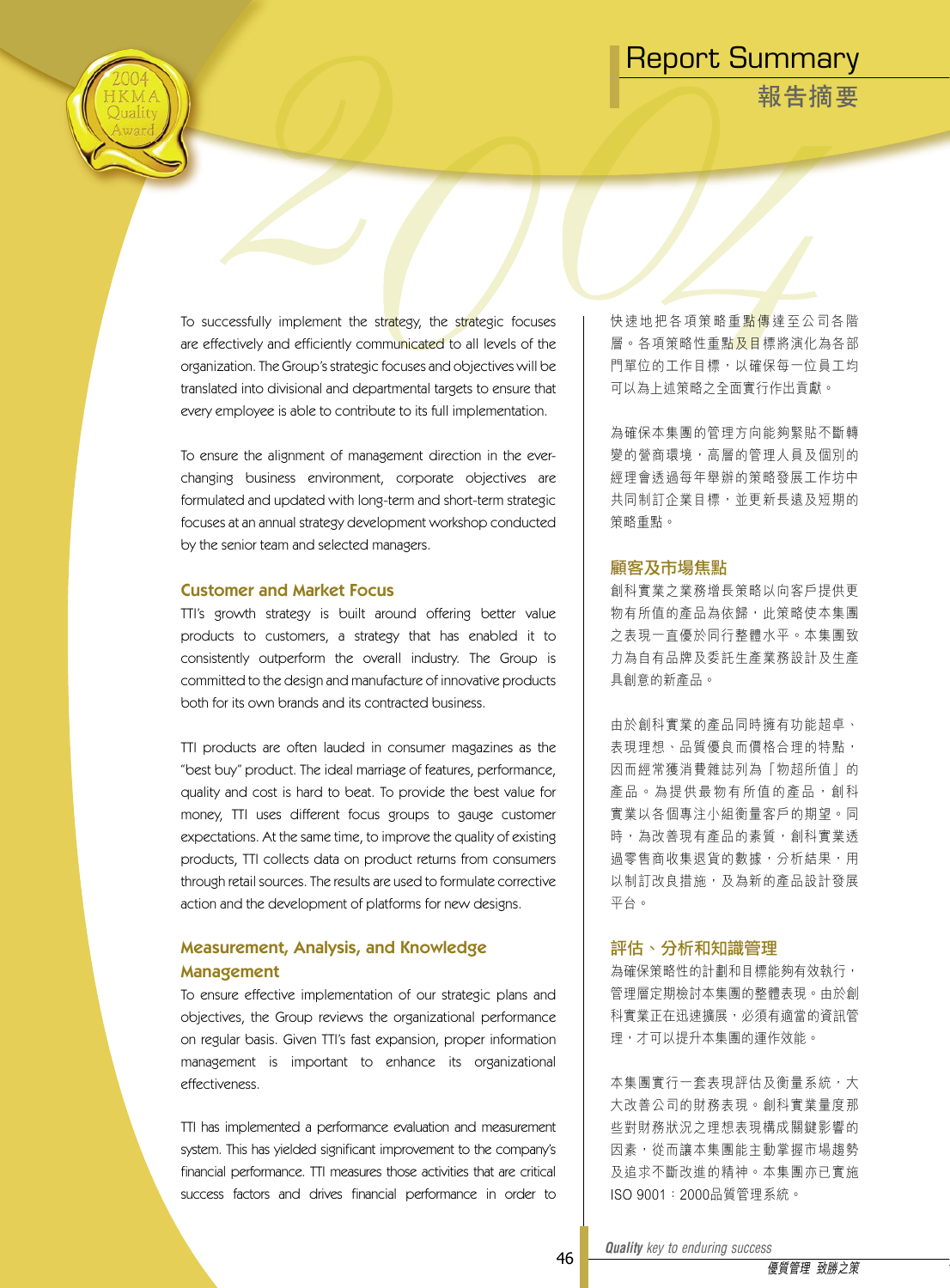**報告摘要**

proactively manage trends and seek continual improvement. Operational and financial data are generated for business review and analysis.

TTI uses various management systems and tools to drive product innovation, continual improvement and organizational competitiveness. We have implemented the ISO 9001:2000 Quality Management System.

### Human Resource Focus

The Group believes that human capital is vital for continuous growth and profitability. A performance management system is in place to provide feedback to employees. Working objectives are reviewed and evaluated annually to identify good performers and improvement areas. TTI advocates two-way communication and everyone is free to raise concerns and comments with the ultimate goal of further enhancing company performance. We communicate frequently with our employees regarding various news, movement and direction of the company development. Besides, we also encourage and provide job-related training to our staff to improve their skills and competencies.

### Process Management

At TTI, we believe that process management has to be intricately linked with other parts of our business model. Our product strategy has focused on making truly great products, by becoming the innovative value-leader rather than just the lowcost manufacturer. In this regard, our value creation process ties our core strategy, with our value network of partners, suppliers and coalitions. This serves to increase our product and process knowledge allowing us to continually move forward. Key value creation process requirements are determined by adopting an industry "best-practices" approach. There are three key focuses for our process management: Strategic planning, Customers and Operation.

Our quality policy is to provide TOTAL CUSTOMER SATISFACTION in terms of Quality, Delivery and Cost through continuous improvement. To achieve this target, process management at various levels is tightly monitored and controlled, including product

### 人力資源焦點

本集團相信人力資源是持續成長和保持盈 利能力的關鍵因素。本集團採用一個表 現管理系統,每年檢討及評估員工的工作 目標及表現,亦向員工提供培訓。本集團 亦提倡雙向溝通,員工都可自由地提出意 見,以求最終可以提升公司的整體表現。 本集團經常向員工傳達各類資訊,及公司 發展的動態和方向。

### 程序管理

創科實業相信流程管理必須緊密配合本集 團業務模式的各部份。本集團的產品策略 是製造真正高效能的產品,以成為創新產 品價值的領導者,而不是單單成為低成本 的生產商。本集團因而在創造價值的過程 中,將本集團的核心策略與其重要的合作 夥伴、供應商和聯盟網絡連繫起來。主要 的價值創造過程要求可以用業內「最佳作 業方式」作為衡量參考。

本集團的品質政策是透過精益求精,緊密 監察和控制不同層面的過程管理,以達到 在產品素質、交貨期和價格全面滿足客戶 需要。

### 業績

過去幾年,創科實業透過收購實現其全球 品牌策略。現時,本集團在三個核心業 務上均擁有強勁的品牌。雖然近年經濟低 迷, 創科實業仍能在業務發展上取得不 俗的業績。過去五年(1999-2003)間, 本集團營業額及溢利的年複合增長率達 39%,其股東權益回報更不斷提升。

本集團致力於與客戶建立和維持長遠的業 務關係,及榮獲其客戶頒發多個獎項,例 如由美國Home Depot五金工具部門頒發 「全年最佳合作夥伴」大獎,及由加拿大 Sears頒發「Partner in Progress」獎項。

*Quality key to enduring success Quality key to enduring success*